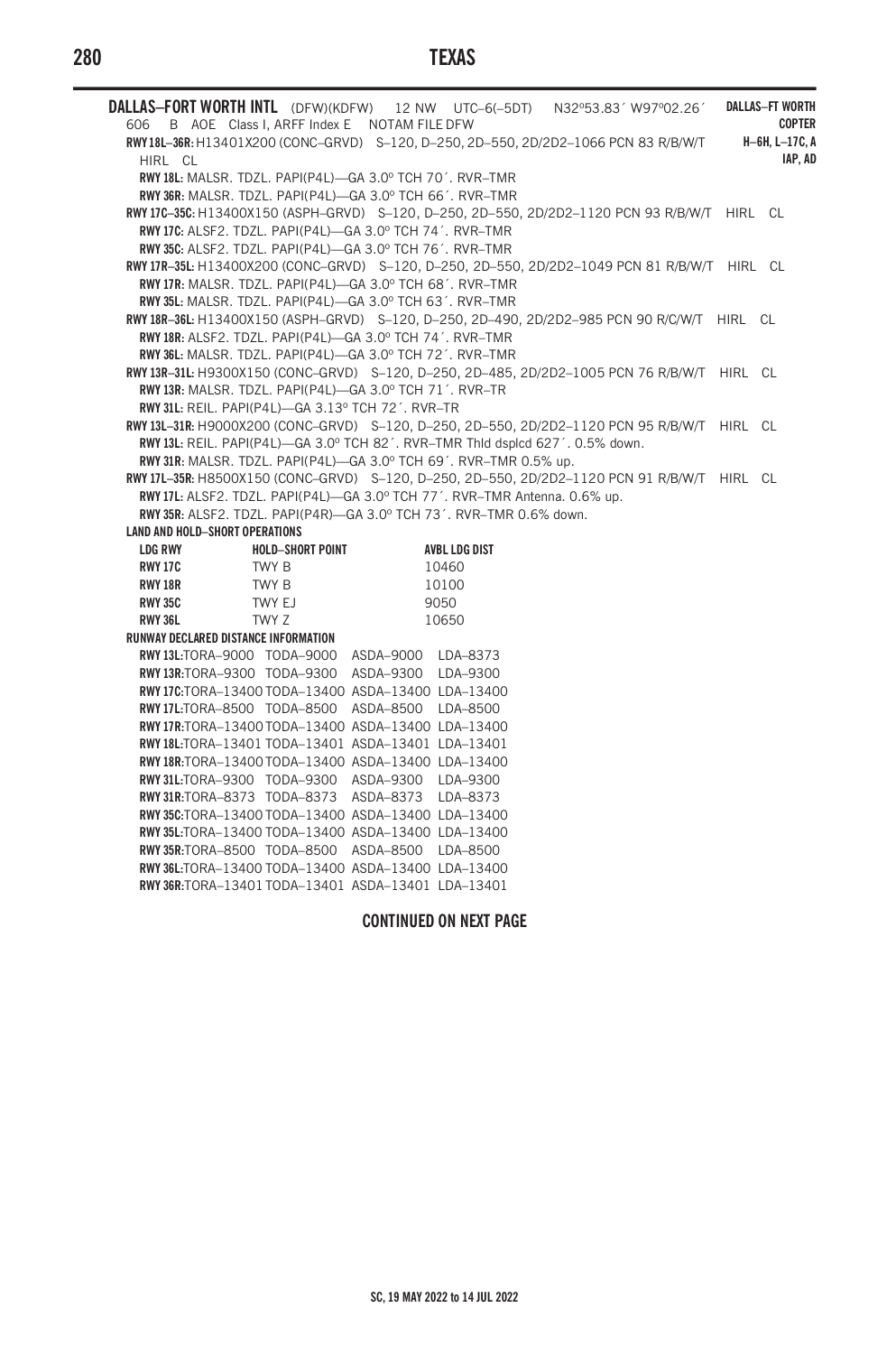### **CONTINUED FROM PRECEDING PAGE**

**SERVICE: FUEL** 100LL, JET A **OX** 1, 3

**NOISE:** See Special Notices–Noise Abatement Procedures.

**AIRPORT REMARKS:** Attended continuously. Birds on and invof arpt. Rwy 17L–35R CLOSED 0400–1200Z‡ exc PPR. Rwy 13R–31L CLOSED 0400–1200Z‡ except PPR. Rwy 13L–31R CLOSED 0400–1200Z‡ exc PPR. Visual screen 20´ AGL 1180´ south AER 35C. Visual screen 22´ AGL 1179´ south AER 35L. ASDE–X in use. Opr transponders with altitude reporting mode and ADS–B (if equipped) enabled on all airport surfaces. Runway Status Lights in operation. Acft at East Air Freight must contact DFW Twr at 127.5 prior to taxi out. PPR for acft with wingspan 215´ or greater (GROUP VI), call arpt ops 972–973–3112 for flw–me svcs while taxiing to and from ramp and rwys. Arpt under const, PAEW in movement areas. A380 ops only auzd on Rwys 18R–36L and Rwy 18L–36R. B747–8 opns only auzd on Rwys 18R–36L, 18L–36R and 17R–35L. Ctc arpt opns for addnl info. Tkf distance for Rwy 17L from Twy Q2 is 8196´. Tkf distance for Rwy 35R from Twy Q9 is 8196´. Tkf distance for Rwy 17R from Twy EG is 13082´ and from Twy EH is 12816´. Tkf distance for Rwy 35L from Twy EQ is 13084´ and from Twy EP is 12811´. Tkf distance for Rwy 36R from Twy WP is 12815´, from Twy WQ is 13082´. Tkf distance for Rwy 18L from Twy WG is 13082´, from Twy WH is 12815´. Tkf distance for Rwy 17C from Twy EG is 13,082'. Tkf distance for Rwy 18R from Twy WG is 13,082'. Land And Hold Short signs on Rwy 17C at Twy B 10,460´ south of Rwy 17C thld, Rwy 18R at Twy B 10,100´ south of Rwy 18R thld, Rwy 35C at Twy EJ 9050´ north of Rwy 35C thld, Rwy 36L at Twy Z 10,650´ north of Rwy 36L thld, lgtd and marked with in–pavement pulsating white lgts. ACFT using Terminal D gates or apron entrance/exit points 122 thru 150 must obtain approval from DFW ramp tower 129.825 prior to entering ramp and prior to pushback. Use extreme care at other times. Acft using terminal E gates E2–E17 must obtain approval from ramp 131.0 prior to entering ramp and prior to pushback. Acft using terminal E gates E–18–E38 must obtain approval from ramp 128.825 prior to entering ramp and prior to pushback. Acft using Twy HA north of Twy B must obtain approval from ramp 129.825 prior to entering ramp. Apron entrance/exit points 1 and 2 clsd to acft with wingspan greater than 89´ except PPR. Apron entrance/exit points 3 and 4 clsd to acft with wingspan greater than 118<sup>'</sup> except PPR. Apron entrance/exit points 5, 7, 42, 44, 48, 49, 51, 52, 117, 118 and 122 clsd to acft with wingspan greater than 118´. Apron entrance/exit points 31 and 39 clsd to acft with wingspan greater than 167´. Apron entrance/exit points 9, 32, 33, 34, 35, 36, 37, 38, and 53 clsd to acft with wingspan greater than 135´. Apron entrance/exit point 48 clsd to acft with wingspan greater than 195´. Apron entrance/exit point 124 clsd to acft with wingspan greater than 213´. Unless otherwise specified, all apron entrance/exit points clsd to acft with wingspan greater than 214´ except PPR. Terminal B apron taxilane btn apron entrance/exit point taxilanes 107 and 117 clsd to acft with wingspan 94´ and greater. Apron entrance/exit points 110, 111, 112, 113, 114, 115 and 116 clsd to acft with wingspan greater than 94'. Twy A6 clsd to acft with wingspan 171 ft and greater. Twys may rqr judgemental oversteering for large acft. PPR general aviation ops 0600–1100Z‡, call arpt ops 972–973–3112. PPR from arpt ops for general aviation acft to proceed to airline terminal gate exc to general aviation fac. PPR from the primary tenant airlines to opr within the central terminal area. Proper minimum object free area distances may not be maintained for ramp/apron taxi lanes. Twy edge reflectors along all twys. Apron entrance/exit points 22, 24, 105, and 107 clsd to acft with wingspan greater than 125 ft. Ldg fee. Flight Notification Service (ADCUS) available. NOTE: See Special Notices–Noise Abatement Procedures.

**AIRPORT MANAGER:** 972-973-3112

**WEATHER DATA SOURCES: ASOS** (972) 615–2608 LLWAS. TDWR.

**COMMUNICATIONS: D–ATIS ARR** 123.775 (972) 615–2701 **D–ATIS DEP** 135.925 (972) 615–2701 **UNICOM** 122.95

®**RGNL APP CON** 118.1 (Rwy 13R) 118.425 (Rwy 18L, Rwy 18R, Rwy 31L, Rwy 36L, Rwy 36R) 119.4 (Rwy 17L, Rwy 31L, Rwy 35R)

119.875 (West) 124.3 (North) 125.025 (East) 125.2 (South, Rwy 31R) 127.075 (Rwy 17C, Rwy 17R, Rwy 31L, Rwy 35L, Rwy 35C) 133.15 (Rwy 13R) 135.5 (Rwy 31R)

135.975 (South) 133.625 (West) 135.525 (East)

**DFW TOWER** 126.55 127.5 (E) 124.15 134.9 (W) **GND CON** 121.65 121.8 (E) 121.85 (W)

**CLNC DEL** 128.25

®**RGNL DEP CON** 118.1 135.975 124.825(North) 125.125 135.975(South) 126.475(West) 118.55(East) **CPDLC** (LOGON KUSA)

**PDC**

**AIRSPACE: CLASS B** See VFR Terminal Area Chart.

#### **CONTINUED ON NEXT PAGE**